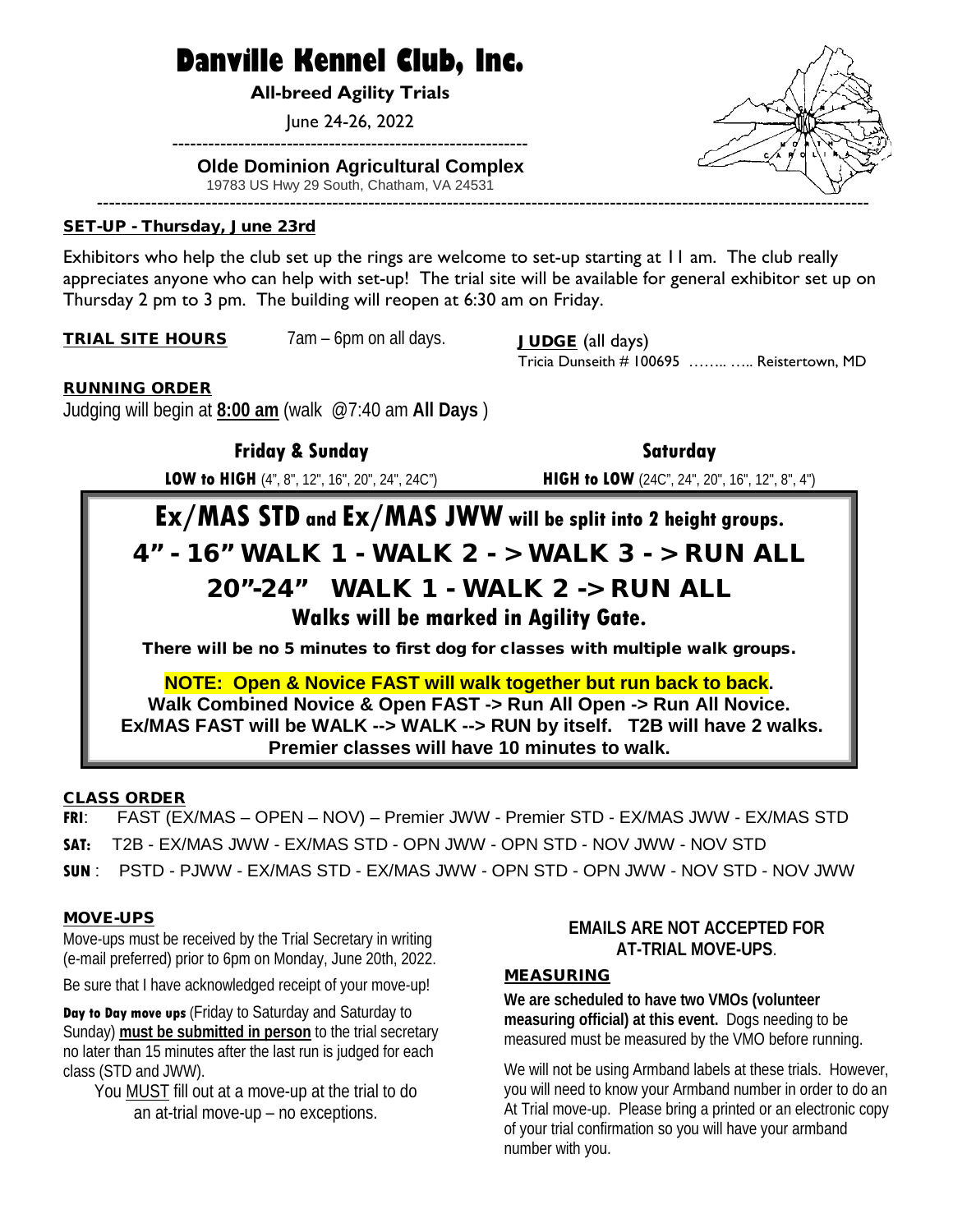#### VOLUNTEERS

Agility trials can't be run without the help of volunteers. \*A worker sign-up link will be posted next week to my website\* All workers will be provided with a dollar amount towards Sam's food truck– just sign your name on the notepad after you order. We will also have worker water and a certificate raffle. Help us keep costs down and work multiple classes if possible - Danville KC truly appreciates ALL volunteers. Please check in with Genevieve Neale, Mary Oppermann, or Judy Smotrel at the trial or use the sign-up board.

#### General Information

- Parking is allowed on either side of the arena WITHIN the fenced area. **NO parking in the paved parking lot!**
- **Park on the gravel only** not on the grassy areas! **Do not park up the small incline by the main door**. Dogs need to pee there. Do not park along the gravel road on the back of the arena- this is the fire lane.
- $\triangleright$  Please do not walk or relieve your dogs in the landscaped areas near any building. All dogs should be walked within the fenced area and not in the front by the offices.
- $\triangleright$  Bleacher seating is available to view the rings
- **No personal crates or chairs** on the dirt arena floor without approval of the Trial Chair.
- $\triangleright$  No xpens.
- $\triangleright$  No Smoking Within 30 Feet of the Building please avoid smoking by the doors or metal roll-up doors.
- $\triangleright$  No dogs allowed in the people part of the building or bathrooms
- $\triangleright$  Please bring portable fans for your set-ups. If you are planning on running your car, please park so your exhaust does not go into another car.
- $\triangleright$  Puppies under the age of four months are strictly prohibited from the premises.
- $\triangleright$  RV parking is handled by the ODAC.

#### **VETERINARY SERVICES**

Cherrystone Veterinary Hospital (434) 432 4410 14390 US Hwy 29., Chatham VA 24531

South on  $29 \sim 10$  miles **Mon- FRI** 8am-7pm **Sat** 8-12 **Sun** 8-10 *Will take emergency calls 24/7*

#### **EMERGENCY CONTACT #**

(during trial hours only)

Paige Wiseman, Trial Chair, (434) 770-1941 cell phone for an emergency.

### DIRECTIONS

## **Olde Dominion Agricultural Complex**

19783 US Hwy 29 Suite G, Chatham, VA 24531 (434) 432-8026

The complex is directly on Hwy 29 just north of Chatham (2 miles) and south of Gretna ( 7 miles) and on the west side of Hwy 29.

Please feel free to contact me should you need anything further. We look forward to seeing you and wish everyone safe travel and clean runs!

## **Jenn Galgano, GoneDoggin' Agility**

PO Box 3070, Virginia Beach, VA 23454

#### E-Mail: [GoneDoggin@cox.net](mailto:GoneDoggin@cox.net) (757) 481-4854 (Home) (757) 581-1674 (Cell)

## **GoneDoggin' Website**

**(For updated Trial Information, Timeline, Worker Sign-Up Link, Preliminary Running Order Available by Wednesday evening the week of the trial)**

## **[www.GoneDogginAgility.com](http://www.gonedogginagility.com/)**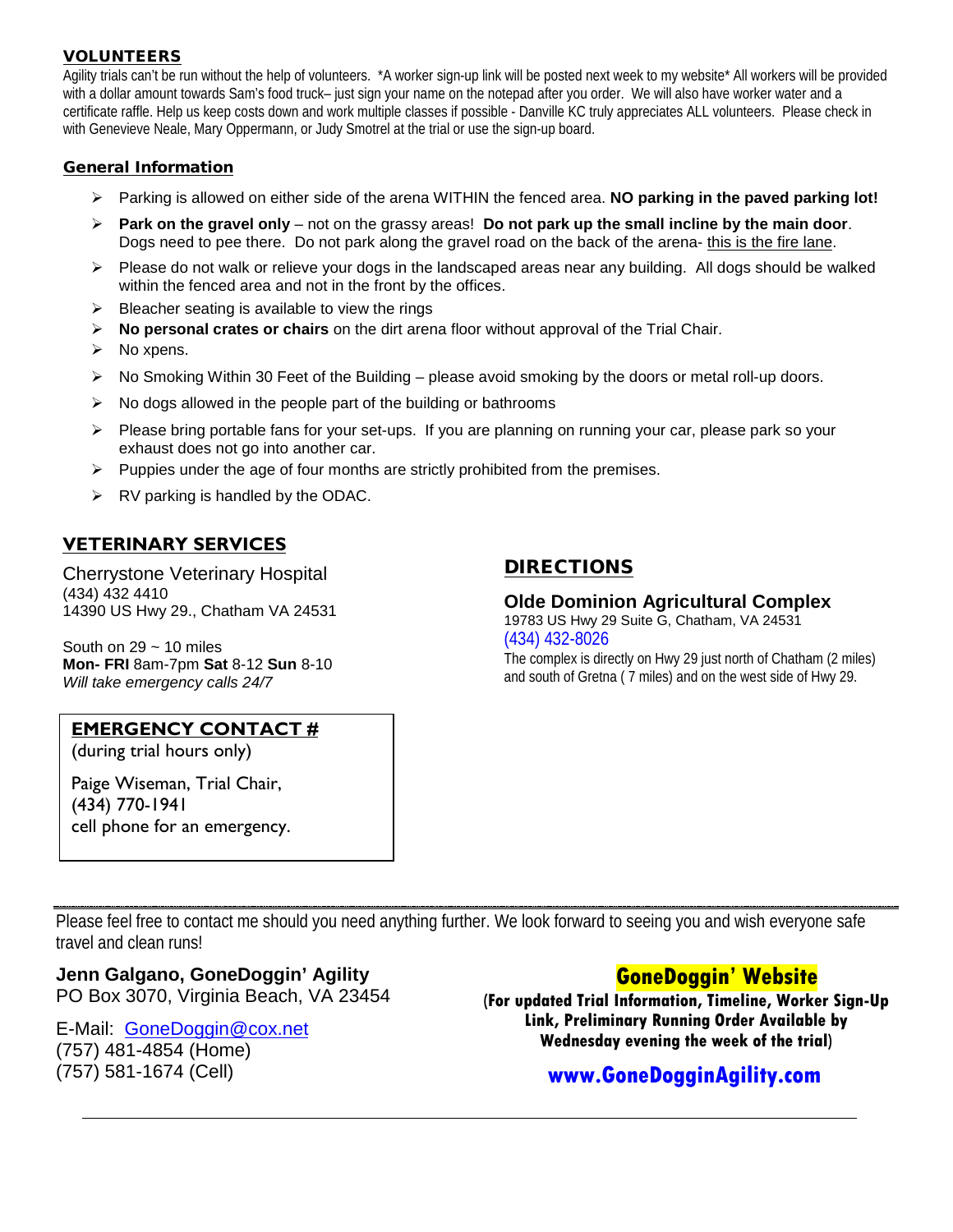## **Trial Information and Rules**

- $\triangleright$  ODAC & DKC will follow all current CDC guidelines for covid19 safety precautions.
- $\triangleright$  There are real bathrooms with warm water in the upper floor AND on the lower floor by the Standard ring (right outside the door). Please wash your hands. If the ODAC has another event at the same time as our trial, we will be limited to the bathroom by the STD ring and the bathrooms out in the stalls as a preventative measure.
- **Mask Policy**: We appreciate that many people have been vaccinated so things should be back to relatively normal, but let's continue to be respectful of our community. Keep a social distance and no masks unless personally needed. Let's keep washing our hands and sneezing into our elbows ;)
- **Fating** is allowed inside and outside in the cattle stalls. You can park on the gravel lots along either side of the building as long as you are within the gated area and not along the fire lane that extends along the back of the arena.
- **Check-In** We will be using Agility Gate there will not be paper gate sheets. There will be a "display" iPad by the ring for exhibitors to look at or check-in without needing their personal devices by the rings.
- **Bring your phone down** to the ring so you can follow along on Agility Gate and then leave it on the treat table to run. Change your lock screen to a picture of your dog/yourself to make any lost phones easier to return!
- Only the **next 6 dogs** in the ring will be allowed in the ring area to keep numbers down. Chairs will be along the wall to stage exhibitors.
- **Course maps** will be available on Agility Gate and posted by each ring.
- **Briefings:** Briefings are required again but you do not need to be in the ring to listen to them.
- **Ribbons** will be available for self-serve pick-up. **Trial results** will be posted on the wooden stand.
- $\triangleright$  We will have worker water & Sam's food truck available but not worker snacks.
- $\triangleright$  You may use a leash that fits in your pocket or around your waist or cross body during your run. Per AKC guidelines: "exhibitors may choose to place leashes in their pockets or wear them (around waist, cross body, etc.) during their runs. If the dog grabs the leash, this will be scored as "E". If the leash falls out of the handler's pocket, or off of their body, there is no call unless the dog was to grab it." A leash-runner will be available for exhibitors who do not wish to carry their leash while on course.

## **AGILITY GATE APP**

We will be using the Agility Gate app. This allows exhibitors to check in for their runs through the app and to follow along by looking at the gate sheets as dogs are crossed off when they run. To use the Agility Gate app, please download it from the Apple App Store or the Google Play Store. **Please keep in mind that this app is only an aid.** Exhibitors are still responsible for arriving on time for their walk-thrus and runs.

### Using Agility Gate you can:

- Check in your dog / Mark your dog ABSENT / Mark a CONFLICT
- Follow in real time to see who is running in the ring using the running order. On the app you can see as the gate steward marks each dog on the line the same way you would see it on the paper gate sheets. You will be able to see the whole gate sheet to know how many dogs before your run or how many dogs are left in that class. Visit: http://agilitygate.com before the trial to see how it works.
- Download the course maps \*posting time is dependent on the schedule of the app developer\*
- You cannot check-in until 6 am on the morning of each trial day. This is a precaution so people do not check in and then forget to mark themselves absent if they decide to not run.
- \*The Agility Gate code will be emailed out closer to the trial\*